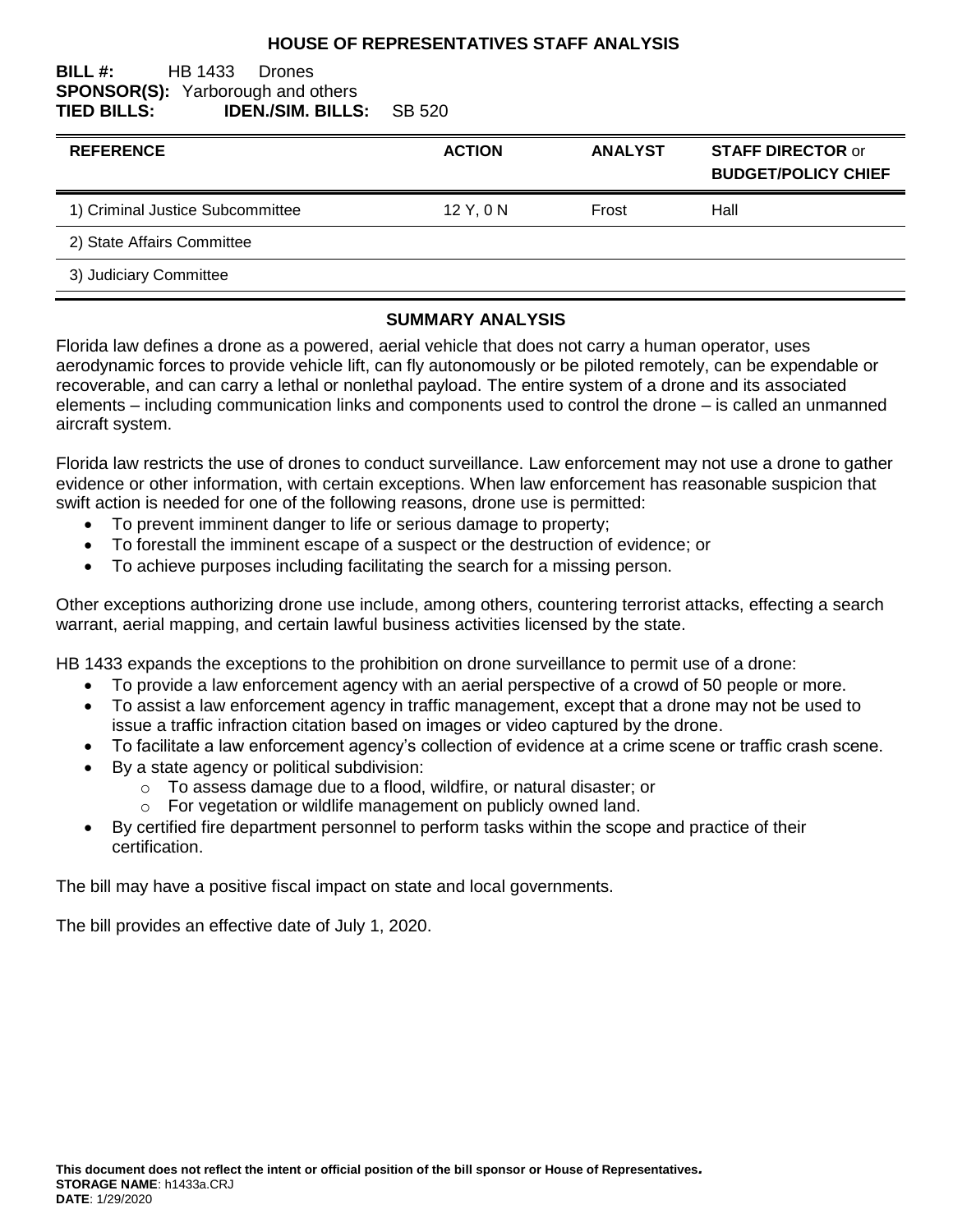## **FULL ANALYSIS**

# **I. SUBSTANTIVE ANALYSIS**

# A. EFFECT OF PROPOSED CHANGES:

## **Background**

Under Florida law, a drone is a powered, aerial vehicle that:

- Does not carry a human operator;
- Uses aerodynamic forces to provide vehicle lift;
- Can fly autonomously or be piloted remotely;
- Can be expendable or recoverable; and
- Can carry a lethal or nonlethal payload.<sup>1</sup>

The entire system of a drone and its associated elements – including communication links and components used to control the drone  $-$  is called an unmanned aircraft system.<sup>2</sup>

### Public Safety Uses for Drones

Drones have proven useful to law enforcement and governmental entities. A study by the Center for the Study of the Drone at Bard College estimates that at least 910 state and local police, fire, emergency medical services, and other public safety agencies have acquired drones in recent years.<sup>3</sup> Two thirds of the public safety agencies using drones are law enforcement.<sup>4</sup> Some available capabilities include searching for missing persons;<sup>5</sup> enhancing situational awareness in active shooter, hostage, or barricaded suspect incidents;<sup>6</sup> and assisting with border patrol operations.<sup>7</sup>

In traffic accident reconstruction, a drone can capture photographs from above a crash site for highly accurate reconstructions using composite images.<sup>8</sup> The North Carolina Department of Transportation (NCDOT) found that by utilizing drones and advanced imaging software, law enforcement can greatly accelerate accident investigations at a lower cost and with less risk to motorists and investigators.<sup>9</sup> In one study, NCDOT simulated a two-car crash and found that a drone was able to map the scene in 25 minutes while a terrestrial scanner, traditionally used for such mapping, took one hour and 51 minutes.<sup>10</sup> Other departments cite similar time-saving benefits to drone use, which consequently saves resources and helps reopen roads more quickly.<sup>11</sup>

4 *Id.*

 $\overline{a}$ 

<sup>7</sup> David Bier and Matthew Feeney, *Drones on the Border: Efficacy and Privacy Implications*, Cato Institute (May 1, 2018), <https://www.cato.org/publications/immigration-research-policy-brief/drones-border-efficacy-privacy-implications> (last visited Jan. 29, 2020).

<sup>1</sup> S. 934.50(2)(a), F.S.

<sup>2</sup> S. 330.41(2)(c), F.S.

<sup>3</sup> Dan Gettinger, Center for the Study of the Drone at Bard College, *Public Safety Drones: An Update* (May 2018), <https://dronecenter.bard.edu/files/2018/05/CSD-Public-Safety-Drones-Update-1.pdf> (last visited Jan. 29, 2020).

<sup>5</sup> Associated Press, *Lost horse riders found with drone* (Jan. 26, 2019)[, https://www.wctv.tv/content/news/Lost-horse-riders-found-with](https://www.wctv.tv/content/news/Lost-horse-riders-found-with-drone-504913522.html)[drone-504913522.html](https://www.wctv.tv/content/news/Lost-horse-riders-found-with-drone-504913522.html) (last visited Jan. 24, 2020).

<sup>6</sup> Los Angeles Police Department, *Small Unmanned Aerial System Pilot Program Deployment Guidelines and Procedures* (Oct. 13, 2017), [http://www.lapdpolicecom.lacity.org/101717/BPC\\_17-0410.pdf](http://www.lapdpolicecom.lacity.org/101717/BPC_17-0410.pdf) (last visited Jan. 29, 2020).

<sup>8</sup> Bob Susnjara, *How drones help Lake County police investigate crashes, get roads open faster*, DAILY HERALD (May 7, 2017), <http://www.dailyherald.com/news/20170506/how-drones-help-lake-county-police-investigate-crashes-get-roads-open-faster> (last visited Jan. 29, 2020).

<sup>9</sup> North Carolina Department of Transportation, Aviation Division, *Collision Scene Reconstruction and Investigation Using Unmanned Aircraft Systems* (August 2017)[, https://www.ncdot.gov/divisions/aviation/Documents/ncshp-uas-mapping](https://www.ncdot.gov/divisions/aviation/Documents/ncshp-uas-mapping-study.pdf#search=traffic%20reconstruction%20drone)[study.pdf#search=traffic%20reconstruction%20drone](https://www.ncdot.gov/divisions/aviation/Documents/ncshp-uas-mapping-study.pdf#search=traffic%20reconstruction%20drone) (last visited Jan. 29, 2020). <sup>10</sup> *Id.*

<sup>11</sup> Jenni Bergal, Pew Charitable Trusts, *Another Use for Drones: Investigating Car Wrecks* (August 6, 2018), <https://www.pewtrusts.org/en/research-and-analysis/blogs/stateline/2018/08/06/another-use-for-drones-investigating-car-wrecks> (last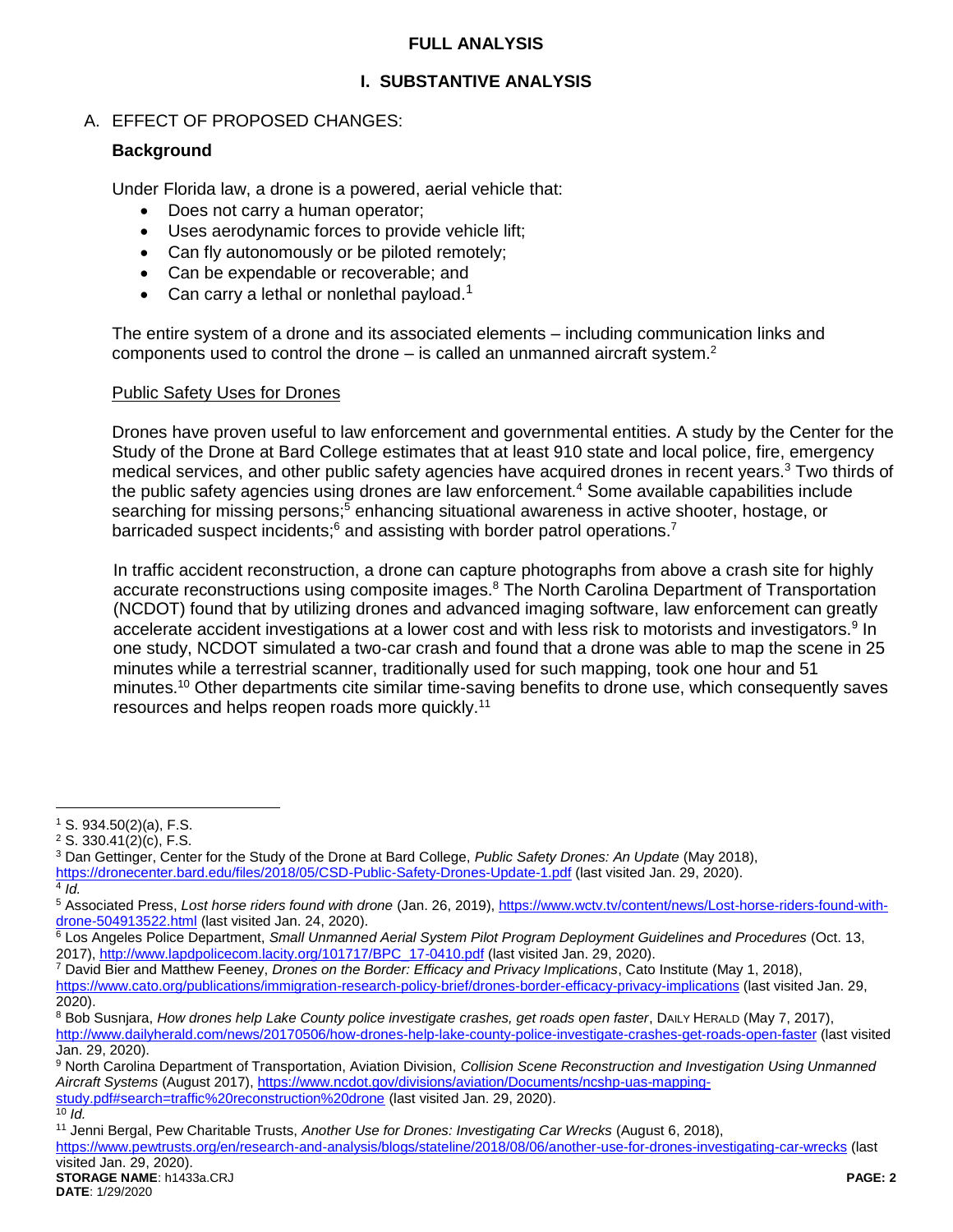Another potential use for drones is in traffic management, where the need for timely information on traffic flow and incidents is essential.<sup>12</sup> A 2004 study from the University of Florida, in conjunction with the Florida Department of Transportation, found that drone use in data collection and other tasks could drastically improve traffic management.<sup>13</sup> More recently, the Georgia Department of Transportation conducted a feasibility study to determine the economic and operational benefits of using drones.<sup>14</sup> The study noted that current traffic surveillance technologies are either inflexible, such as fixed traffic sensors, or labor intensive;<sup>15</sup> however, drones provide a low-cost means of observing traffic aerially and thus improve response times and outcomes for a number of different traffic events.<sup>16</sup> In 2018, the Ohio Department of Transportation launched a three-year study on the potential for coordination and communication between smart vehicles, transportation infrastructure, and drones.<sup>17</sup>

Drones also promote efficiency in responding to natural disasters. A drone can quickly assess damage to buildings and infrastructure.<sup>18</sup> During Hurricane Harvey in Houston in 2017, drones were used to monitor levees, predict flooding, estimate how long an area would be underwater, and create detailed maps to help emergency management agencies.<sup>19</sup> Following Hurricane Michael in 2018, the University of Florida Institute of Food and Agricultural Sciences used drones to determine agricultural crop damage and yield reduction to provide a more accurate account of the damage caused by the storm.<sup>20</sup> Drones may also provide vital assistance to fire departments by using thermal cameras to find victims trapped in a fire, assess how a fire is spreading, or to make emergency supply deliveries.<sup>21</sup>

#### Federal Drone Regulation

The Federal Aviation Administration (FAA) regulates use of navigable airspace under federal law.<sup>22</sup> The FAA has allowed drone use for essential public operations such as firefighting, disaster relief, search and rescue, law enforcement, border patrol, and scientific research since 1990.<sup>23</sup> In 2012, the United States Congress directed the Secretary of the United States Department of Transportation to determine whether to allow other drone operations in the national airspace system and, if so, to establish safety requirements.<sup>24</sup> Consequently, in 2018, the FAA adopted regulations to facilitate civilian drone use in the navigable airspace. $25$  These regulations include:

- A maximum altitude of 400 feet above the ground or a structure;  $26$
- $\bullet$  A requirement that the operator maintain visual line of sight of the aircraft;<sup>27</sup> and
- A prohibition on operating a drone at night.<sup>28</sup>

 $\overline{a}$ 

<sup>15</sup> *Id.* at 13. <sup>16</sup> *Id.*

<sup>18</sup> Matthew Hutson, *Hurricanes Show Why Drones Are the Future of Disaster Relief* (Sep. 9, 2017),

 $\overline{24}$  Pub. L. 112-95.

<sup>26</sup> 14 C.F.R. § 107.51 (2018).

<sup>27</sup> 14 C.F.R. § 107.31 (2018).

**STORAGE NAME**: h1433a.CRJ **PAGE: 3** <sup>28</sup> 14 C.F.R. § 107.29 (2018).

**DATE**: 1/29/2020

<sup>12</sup> Florida Department of Transportation, *Use of Unmanned Aerial Vehicles in Traffic Surveillance and Traffic Management: Technical Memorandum*, pg. 1 (May 12, 2005)[, https://www.i95coalition.org/wp-content/uploads/2015/03/Report\\_TechMemo\\_UAV\\_FL.pdf](https://www.i95coalition.org/wp-content/uploads/2015/03/Report_TechMemo_UAV_FL.pdf) (last visited Jan. 29, 2020).

<sup>13</sup> *Id.* at 4.

<sup>14</sup> Javier Irizarry and Eric Johnson, *Feasibility Study to Determine the Economic and Operational Benefits of Utilizing Unmanned Aerial Vehicles (UAVs): Final Report* (May 6, 2014)[, https://smartech.gatech.edu/bitstream/handle/1853/52810/FHWA-GA-1H-12-38.pdf](https://smartech.gatech.edu/bitstream/handle/1853/52810/FHWA-GA-1H-12-38.pdf) (last visited Jan. 29, 2020).

<sup>17</sup> Matt Leonard, *Ohio plans to integrate drones into traffic management*, GCN (Jun. 19, 2018)[, https://gcn.com/articles/2018/06/19/ohio](https://gcn.com/articles/2018/06/19/ohio-drone-traffic-management.aspx)[drone-traffic-management.aspx](https://gcn.com/articles/2018/06/19/ohio-drone-traffic-management.aspx) (last visited Jan. 29, 2020).

<https://www.nbcnews.com/mach/science/hurricanes-show-why-drones-are-future-disaster-relief-ncna799961> (last visited Jan. 29, 2020).

<sup>19</sup> *Id.*

<sup>20</sup> Beverly James, *Florida Panhandle: Drones Used to Assess Hurricane Michael Damage* (Oct. 30, 2018),

<https://agfax.com/2018/10/30/florida-panhandle-drones-used-to-assess-hurricane-michael-damage/> (last visited Jan. 29, 2020).

<sup>21</sup> Zacc Dukowitz, *7 ways Fire Departments Use Drones in the Field* (Apr. 25, 2018),<https://uavcoach.com/drones-fire-departments/> (last visited Jan. 29, 2020).

 $22$  49 U.S.C. § 40103 (2018).

<sup>23</sup> Federal Aviation Administration, *Fact Sheet – Unmanned Aircraft Systems*, (Feb. 15, 2015),

[https://www.faa.gov/news/fact\\_sheets/news\\_story.cfm?newsId=18297](https://www.faa.gov/news/fact_sheets/news_story.cfm?newsId=18297) (last visited Jan. 29, 2020).

<sup>25</sup> Federal Aviation Administration, *Press Release – Fact Sheet-Small Unmanned Aircraft Regulations (Part 107)* (Jul. 24, 2018), [https://www.faa.gov/news/fact\\_sheets/news\\_story.cfm?newsId=22615](https://www.faa.gov/news/fact_sheets/news_story.cfm?newsId=22615) (last visited Jan. 29, 2020).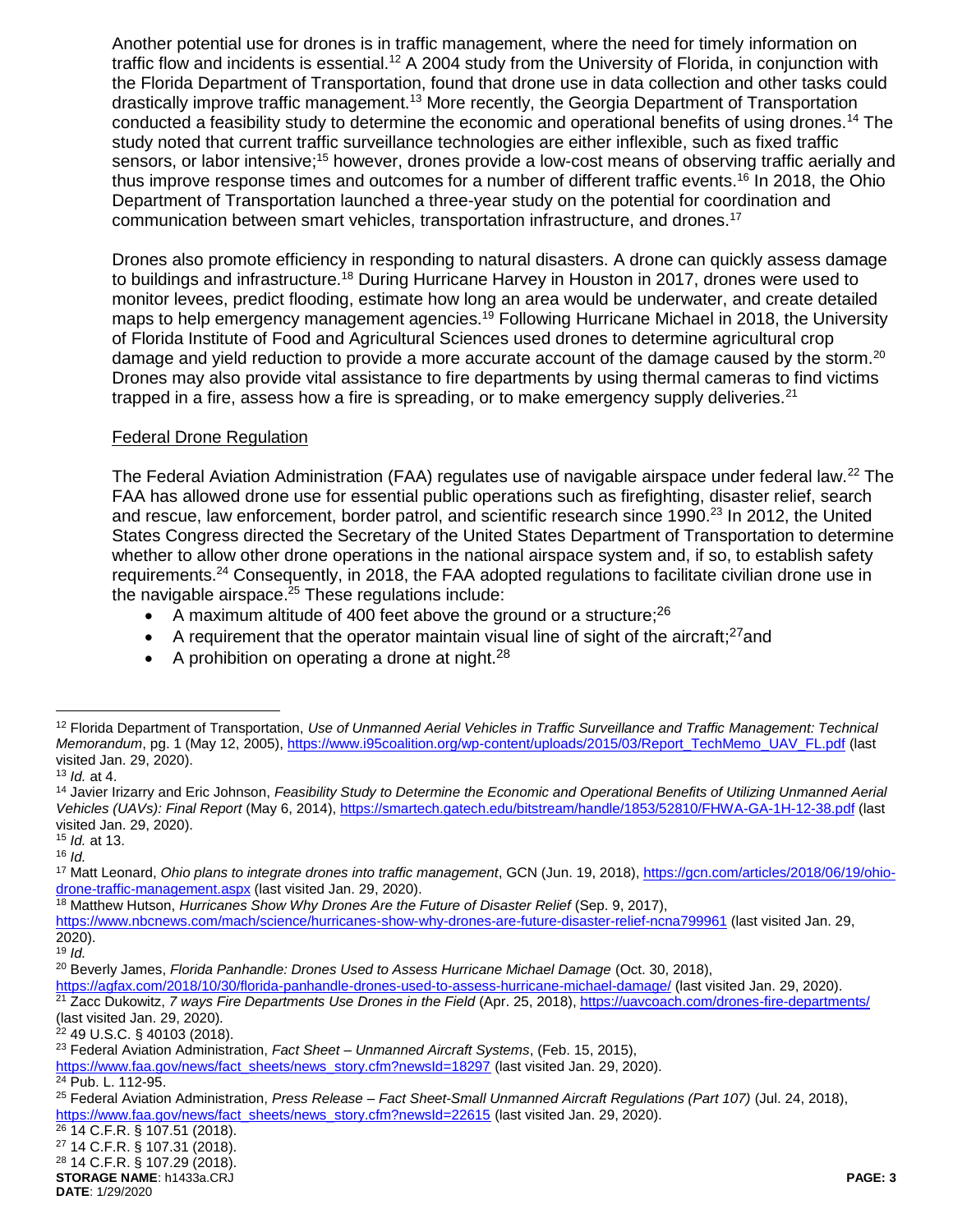In 2017, the FAA launched the Unmanned Aircraft Systems Integration Pilot Program.<sup>29</sup> One objective of this pilot program is to test and evaluate various models of state, local, and tribal government involvement to develop and enforce federal regulation of drone operations. Current pilot program participants are exploring package delivery, delivery of life-saving medical equipment, pipeline inspection, airport security, and border protection.<sup>30</sup> These proposals require FAA to waive some regulations controlling drone operation.

#### Fourth Amendment Considerations

The Fourth Amendment of the United States Constitution guarantees:

- The right of the people to be secure in their persons, houses, papers, and effects, against unreasonable searches and seizures shall not be violated; and
- No warrants shall issue without probable cause, supported by oath or affirmation, and particularly describing the place to be searched, and the persons or things to be seized.<sup>31</sup>

Under Fourth Amendment jurisprudence, a search occurs whenever the government intrudes upon an area in which a person has a reasonable expectation of privacy. If there is no reasonable expectation of privacy in the area, Fourth Amendment protections do not apply. However, if the activity qualifies as a search because there is a reasonable expectation of privacy in the area, either the government must secure a warrant or an exception to the warrant requirement must apply.<sup>32</sup>

#### *Searches from the Navigable Airspace*

The United States Supreme Court (Court) has generally held that a person does not have an expectation of privacy in the navigable airspace above otherwise protected areas, such as a home. In 1986, the Court held in *California v. Ciraolo* that police officers who flew a private plane 1,000 feet over a yard to observe marijuana growing within did not conduct a search under the Fourth Amendment.  $33$ The Court reasoned that a person does not have a reasonable expectation of privacy under these circumstances because "[a]ny member of the public flying in this airspace who glanced down could have seen everything that these officers observed."<sup>34</sup> Of note, the officers' observations in *Ciraolo* were naked-eye.

During the same term as *Ciraolo*, the Court considered *Dow Chemical Co. v. United States*, in which the federal Environmental Protection Agency (EPA) employed a contractor to conduct aerial surveillance of a chemical plant using an airplane and aerial mapping camera.<sup>35</sup> The Court noted that the photographs used by the EPA are commonly used in mapmaking, further reasoning that "any person with an airplane and an aerial camera could readily duplicate them."<sup>36</sup> The Court signaled, however, that more sophisticated technologies might give rise to Fourth Amendment protections:

It may well be, as the Government concedes, that surveillance of private property by using highly sophisticated surveillance equipment not generally available to the public, such as satellite technology, might be constitutionally proscribed absent a warrant. But the photographs here are not so revealing of intimate details as to raise constitutional concerns. Although they undoubtedly give EPA more detailed information than naked-eye views, they remain limited to an outline of the facility's buildings and equipment. The mere fact that human vision is enhanced somewhat, at least to the degree here, does not give rise to constitutional problems.<sup>37</sup>

 $\overline{a}$ 

<sup>29</sup> Federal Aviation Administration, UAS Integration Program, *Program Overview* (Oct. 25, 2017), [https://www.faa.gov/uas/programs\\_partnerships/integration\\_pilot\\_program/](https://www.faa.gov/uas/programs_partnerships/integration_pilot_program/) (last visited Jan. 29, 2020).

<sup>30</sup> Federal Aviation Administration, *Integration Pilot Program Lead Participants*,

[https://www.faa.gov/uas/programs\\_partnerships/integration\\_pilot\\_program/lead\\_participants/](https://www.faa.gov/uas/programs_partnerships/integration_pilot_program/lead_participants/) (last visited Jan. 29, 2020).

<sup>31</sup> U.S. Const. amend. IV.

<sup>32</sup> Examples of exceptions to the warrant requirement include exigent circumstances, searches of motor vehicles, and searches incident to arrest.

<sup>33</sup> *California v. Ciraolo*, 476 U.S. 207 (1986).

<sup>34</sup> *Id.* at 214-15.

<sup>35</sup> *Dow Chemical Co. v. U.S.*, 476 U.S. 227 (1986).

<sup>36</sup> *Id.* at 231.

<sup>37</sup> *Id.* at 238.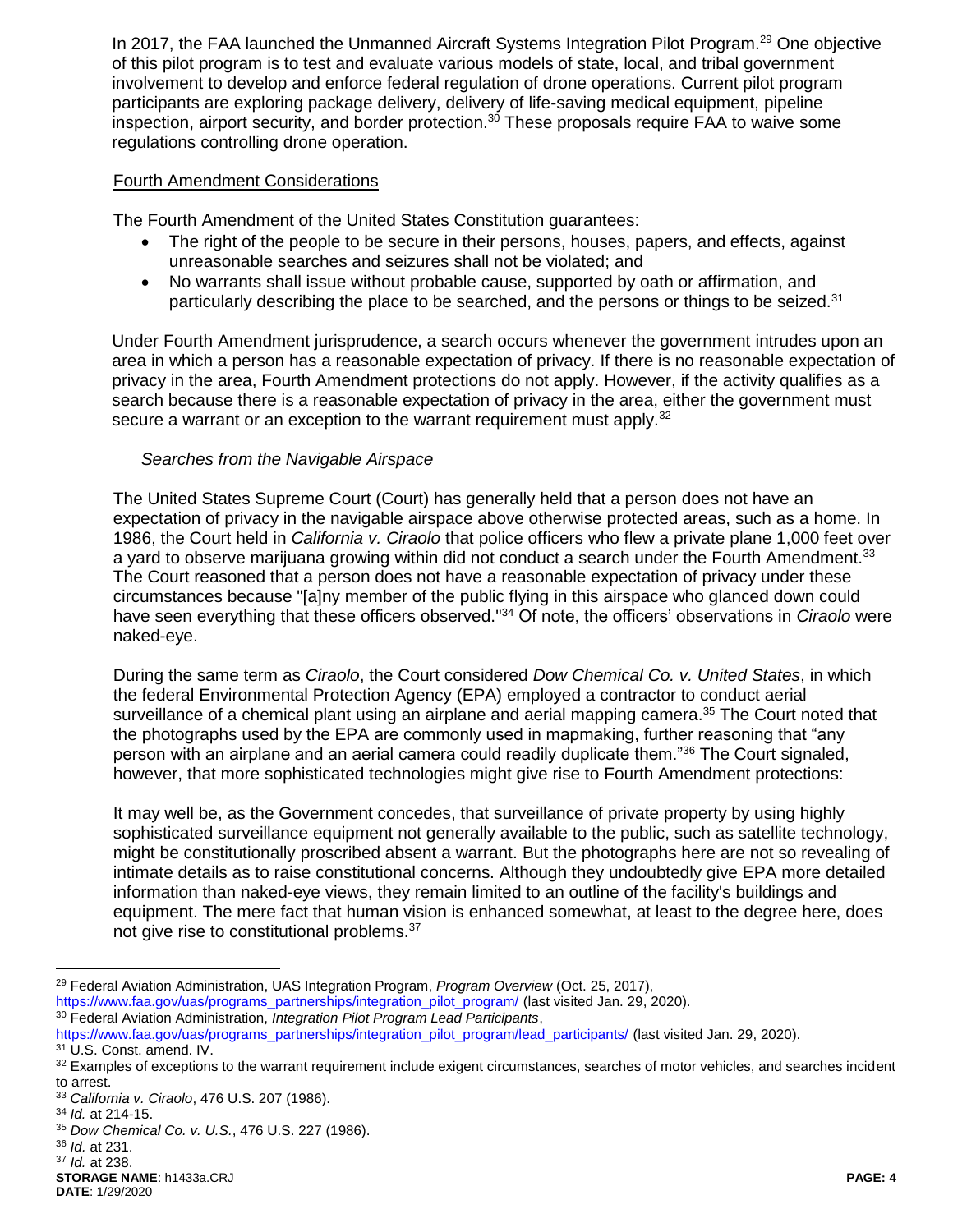## *Governmental Use of Advanced Technologies*

In 2001, the Court held in *Kyllo v. United States* that police use of sense-enhancing technology not generally available to the public constituted a search under the Fourth Amendment when used to intrude into a constitutionally protected area.<sup>38</sup> The technology at issue in *Kyllo* was a thermal-imaging sensor, which police used to scan a home to detect marijuana cultivation within. Although the police did not physically enter the home, the Court held that using a device not in general public use to explore details of the home that would previously have been unknowable without physical intrusion was a search that was presumptively unreasonable without a warrant.<sup>39</sup>

The Court has not addressed drones and the Fourth Amendment. Importantly, civilian hobbyist and commercial drone use has increased in recent years along with law enforcement use. The FAA estimates the market for commercial drones will triple by 2023.<sup>40</sup> As drone flight is available to the general public, it follows under both the *Ciraolo* line of cases regarding aerial surveillance and *Kyllo* that drone observations would not constitute a search. However, the Court has recently changed course in Fourth Amendment jurisprudence with several key cases addressing new technological capabilities in other areas, such as with cell phones, mobile trackers, and cell site tracking.<sup>41</sup> These cases addressing new technologies suggest a trend towards increasing privacy protections beyond the traditional analyses used in the *Ciraolo* and *Kyllo* era, making it difficult to predict with any precision how the courts will handle drones and privacy issues.

## Florida Law

Section 934.50, F.S., restricts the use of drones to conduct surveillance. Law enforcement may not use a drone to gather evidence or other information, with certain exceptions.<sup>42</sup> When law enforcement has reasonable suspicion that swift action is needed for one of the following reasons, drone use is permitted to:

- Prevent imminent danger to life or serious damage to property;
- Forestall the imminent escape of a suspect or the destruction of evidence; or
- Achieve purposes including facilitating the search for a missing person.<sup>43</sup>

Other exceptions authorizing drone use include:

- Countering terrorist attacks;
- **Effecting search warrants, authorized by a judge;**
- Lawful business activities licensed by the state, with certain exceptions;
- Assessing property for ad valorem taxation purposes;
- Capturing images of utilities for specified purposes;
- Aerial mapping:
- Cargo delivery;
- Capturing images necessary for drone navigation; and
- Routing, siting, installation, maintenance, or inspection of communications service facilities.<sup>44</sup>

# **Effect of Proposed Changes**

HB 1433 expands the exceptions to the prohibition on drone surveillance to permit drone use:

 To provide a law enforcement agency with an aerial perspective of a crowd of 50 people or more.

 $\overline{a}$ 

 $42$  Ss. 934.50(3)(a) and (4), F.S.

**STORAGE NAME**: h1433a.CRJ **PAGE: 5**  $44$  Ss. 943.50(4)(a)-(b), (d)-(j), F.S.

<sup>38</sup> *Kyllo v. U.S.*, 533 U.S. 27, 34 (2001).

<sup>39</sup> *Id.* at 40.

<sup>40</sup> Federal Aviation Administration, *FAA Aerospace Forecast: Fiscal Years 2019-2039*,

[https://www.faa.gov/data\\_research/aviation/aerospace\\_forecasts/media/FY2019-39\\_FAA\\_Aerospace\\_Forecast.pdf](https://www.faa.gov/data_research/aviation/aerospace_forecasts/media/FY2019-39_FAA_Aerospace_Forecast.pdf) (last visited Jan. 29, 2020).

<sup>41</sup> *Riley v. California*, 134 S.Ct. 2473 (2014); *United States v. Jones*, 565 U.S. 400 (2012); *Carpenter v. United States*, 138 S.Ct. 2206 (2018).

<sup>43</sup> S. 943.50(4)(c), F.S.

**DATE**: 1/29/2020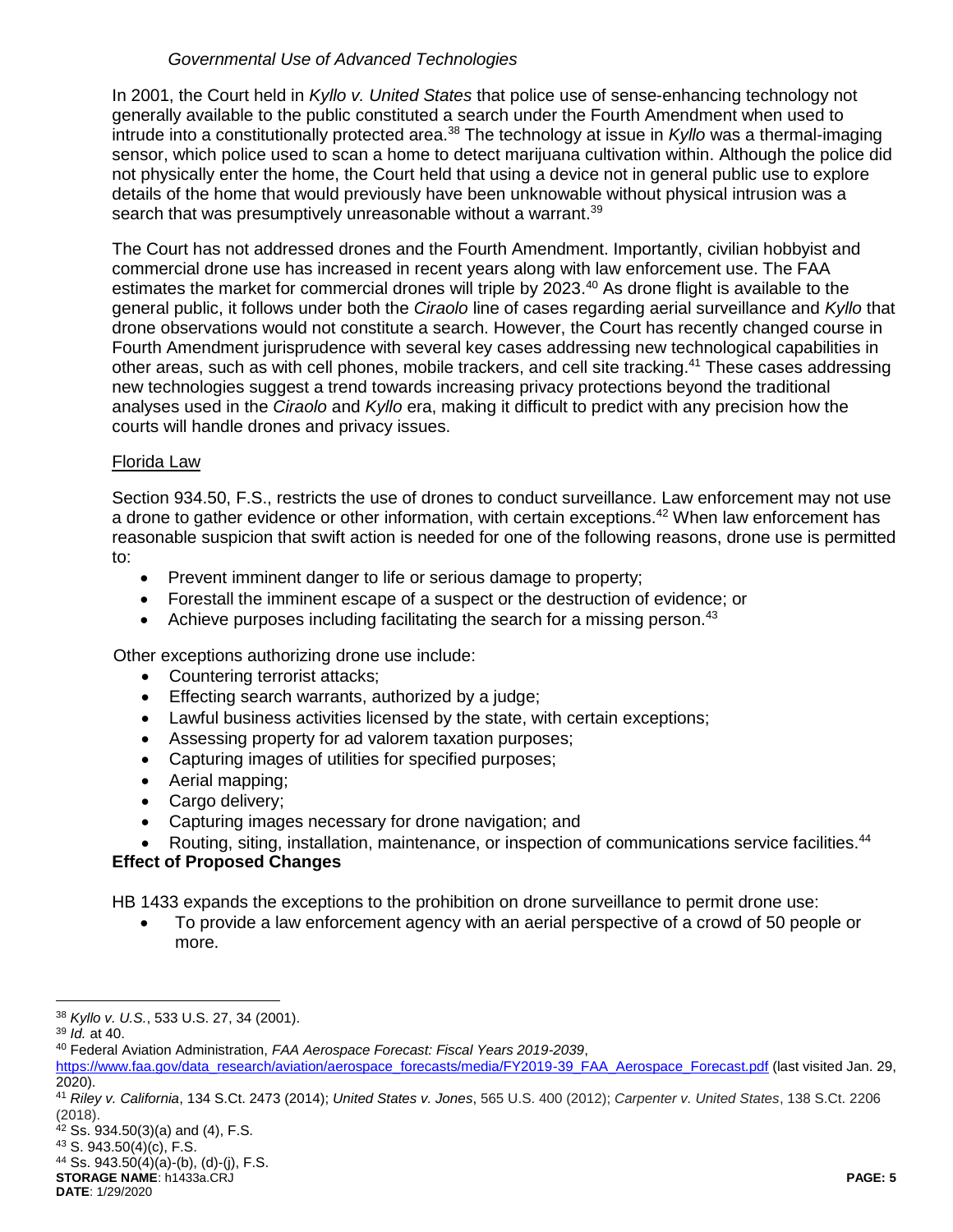- To assist a law enforcement agency in traffic management, except that a drone may not be used to issue a traffic infraction citation based on images or video captured by the drone.
- To facilitate a law enforcement agency's collection of evidence at a crime scene or traffic crash scene.
- By a state agency or political subdivision:
	- o To assess damage due to a flood, wildfire, or natural disaster; or
	- o For vegetation or wildlife management on publicly owned land.
- By certified fire department personnel to perform tasks within the scope and practice of their certification.

The bill creates opportunities for law enforcement and state agencies to improve efficiency by authorizing drone use to accomplish tasks currently performed by manned aircraft. As with any surveillance activity, governmental actors are bound by Fourth Amendment protections. Though the bill allows the government to use drones, the manner of use must comport with constitutional privacy protections.

The bill provides an effective date of July 1, 2020.

B. SECTION DIRECTORY:

**Section 1:** Amends s. 934.50, F.S., relating to searches and seizure using a drone. **Section 2: Provides an effective date of July 1, 2020.** 

## **II. FISCAL ANALYSIS & ECONOMIC IMPACT STATEMENT**

- A. FISCAL IMPACT ON STATE GOVERNMENT:
	- 1. Revenues:

None.

2. Expenditures:

Drones have proven to be more efficient than traditional on-the-ground or manned aircraft efforts in several public safety operations. Authorizing their use for more purposes may reduce costs for state agencies performing these operations, such as the Florida Highway Patrol and the Department of Agriculture and Consumer Services.

- B. FISCAL IMPACT ON LOCAL GOVERNMENTS:
	- 1. Revenues:

None.

2. Expenditures:

Drones have proven to be more efficient than traditional on-the-ground or manned aircraft efforts in several public safety operations. Authorizing their use for more purposes may reduce costs for local law enforcement and fire departments.

C. DIRECT ECONOMIC IMPACT ON PRIVATE SECTOR:

None.

D. FISCAL COMMENTS:

None.